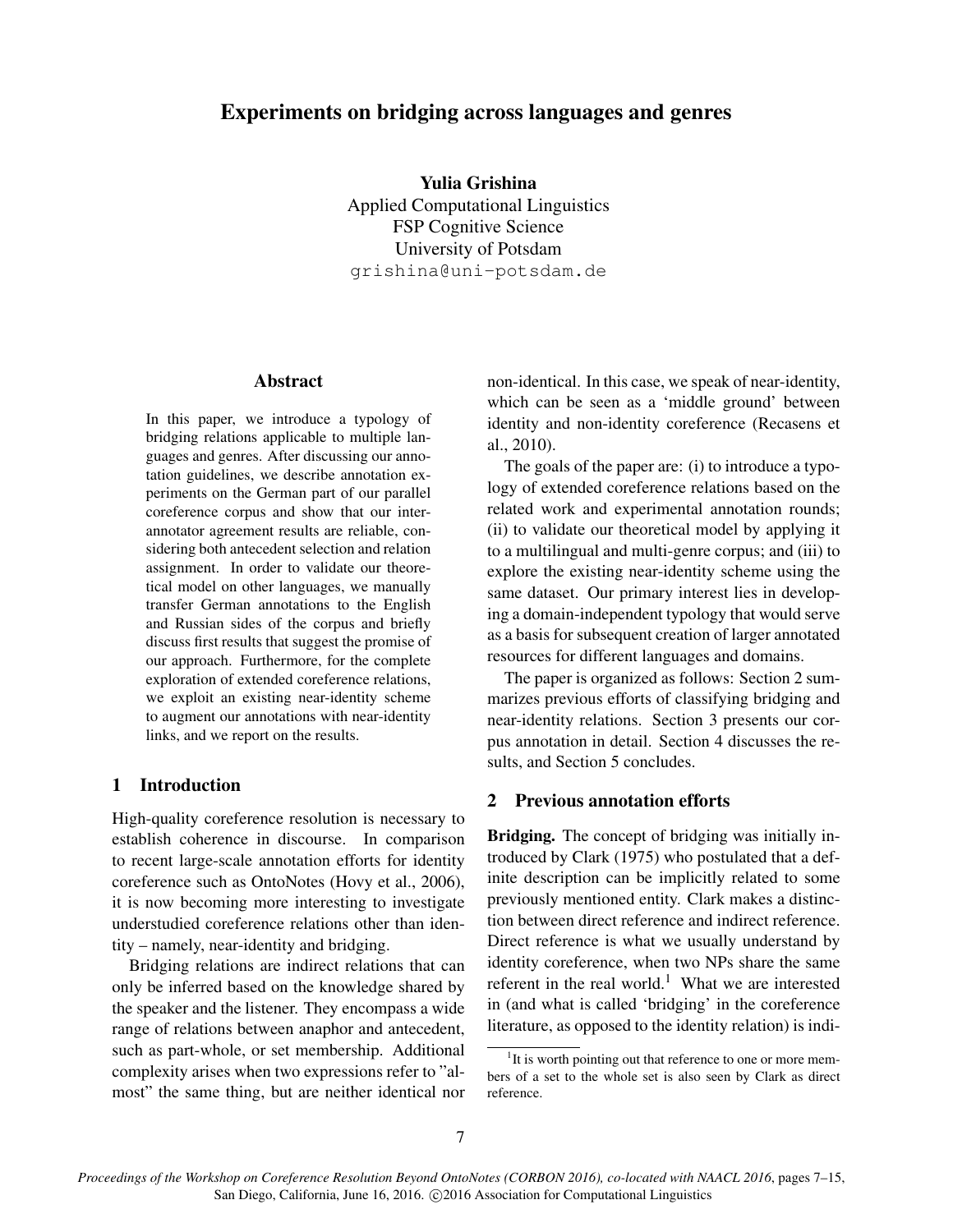rect reference. Clark names 3 classes of indirect reference: (i) indirect reference by association, (ii) indirect reference by characterization, and (iii) a separate group encompassing reasons, causes, consequences and concurrences.

Since we only deal with noun phrase coreference for the time being, we can not make use of the last group, as the antecedent in that case is often an event, not an object. The first two groups have much in common: they are subdivided into necessary and optional parts and roles respectively, e.g.:

(1) (a) During [the terrorist attack in Mumbai] [the attackers] did not hide their faces. (b) Daisy walked into [the office] and saw a bunch of flowers on [the windowsill].

The difference between the two examples is that in (1a) *the attackers* is an absolutely necessary role of the mentioned event, while from (1b) we can infer that *the office* has one *windowsill* (which is not necessarily true for all the offices). Necessary and optional components of entities or events vary in their predictability by the listener from absolutely necessary to quite unnecessary (Clark lists three levels of 'necessity' of this continuum).

The recent approaches to the annotation of bridging derive from two different annotation frameworks. First, bridging can be annotated as a part of the information structure (IS) of texts, along with other information status categories. Second, bridging can be seen as a separate category of textual coreference, besides identity and near-identity coreference. We will deal with bridging on the coreference level, but we consider both approaches in the review of the related work.

Bridging at the IS level. Bridging is an individual subcategory among other categories of information status, as introduced in the work of Nissim et al. (2004), subsequently enhanced and applied by Gardent et al. (2003), Ritz et al. (2008), Riester et al. (2010) and Markert et al. (2012). Usually the results are reported on the entire scheme and are somewhat lower for the single categories. To our knowledge, the highest agreement for the bridging anaphor recognition in particular ( $\kappa = 0.6$ -0.7) was reported by Markert et al. (2012), whose interpretation of bridging is to some extent different from the others (they do not restrict the annotation scope to definite noun phrases, allowing indefinite NPs to participate in bridging relations as well). However, all these approaches treat the bridging category as a whole, not making any distinctions between individual subcategories. For our purposes here, this is a more challenging task and the one we are primarily interested in.

Bridging at the coreference level. Recent related literature distinguishes between the following most common types of bridging relations: part-whole, set membership and generalized possession (Poesio et al., 2004), (Poesio and Artstein, 2008), (Hinrichs et al., 2005). In addition to these, in the Prague Dependency Treebank, contrast was annotated as a bridging relation as well (Nedoluzhko et al., 2009). Baumann and Riester (2012) additionally annotated cases of bridging-contained NPs, where the bridging anaphor is anchored to an embedded phrase, e.g. *[the ceiling of [the hotel room]]*. However, these relations seem to be underspecified in the sense that part-whole is a very general relation; in contrast, we are interested in a more fine-grained classification of relations that could emerge from part-whole.

More specific relations are proposed in NLP approaches to extract bridging automatically. For example, a more complex and detailed classification of bridging relations was introduced in (Gardent et al., 2003) who distinguished between 5 classes of bridging relations: set-membership, thematic (links an event to an individual via a thematic relation defined by the thematic grid of the event, e.g. *murder* - *the murderer*), definitional (relation is given by the dictionary definition of either the target or the anchor, e.g. *convalescence - the operation*), co-participants, and non-lexical (relation could be established due to discourse structure or world knowledge).

For developing a rule-based system to resolve bridging, Hou et al. (2014) used 8 relations that were based on related literature and their document set, which comprises 10 documents from the ISNotes Corpus<sup>2</sup>, which contains the Wall Street Journal portion of the OntoNotes corpus (Hovy et al., 2006): building - part (*room* - *the roof*), relative - person (*the husband* – *she*), geopolitical entity - job title (*Japan* – *officials*), role - organization, percentage

<sup>2</sup> http://www.h-its.org/english/research/nlp/download/ isnotes.php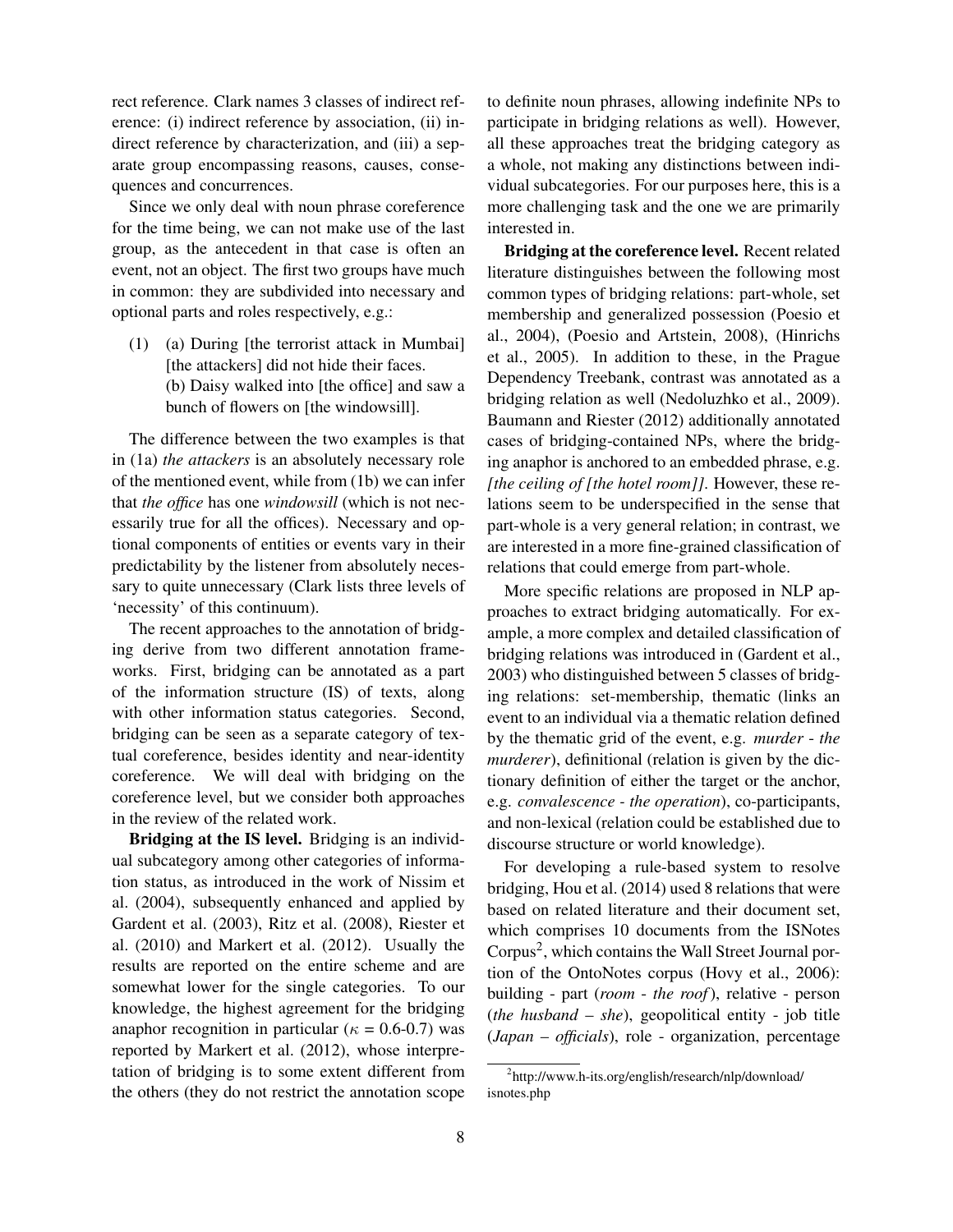NP (*22% of the firms* – *17%*), set - member (*reds and yellows* – *some of them*), argument taking NP I (different instances of the same predicate in a document likely maintain the same argument fillers; *Marina residents* - *some residents*), argument taking NP II (an argument-taking NP in the subject position is a good indicator for bridging anaphora, *Poland's first conference* - *the participants*).

Bridging was shown to be a very complex category that poses difficulties for the annotators. It includes the following subtasks: (a) recognizing bridging anaphors and selecting their antecedents, and (b) assigning appropriate bridging types. In general, inter-annotator agreement for (a) tends to be lower than for standard identity coreference; the scores vary between 22 and 50% F1-score for selecting bridging anaphors and antecedents (Poesio and Vieira, 1998), (Poesio, 2004), (Nedoluzhko et al., 2009). As for types of relations, not much was reported lately. To our knowledge, only Nedoluzhko et al. (2009) reported on the scores for four basic relation types (average  $\kappa = 0.9$ ). However, we are not aware of any other agreement studies for more complex relation sets.

In sum, corpus creation approaches to bridging classification are quite coarse-grained, while applied work (bridging resolution) tends to be very domainspecific. Both paths are rather problematic if we want to create reliable multi-genre annotated resources with a fine-grained classification of bridging relations.

Near-identity. The concept of near-identity has been introduced by Recasens et al. (2010). The near-identity relation is defined as a middle-ground between identity and bridging, and it emerged out of the inter-annotator disagreements while annotating identity coreference. Near-identity holds between two NPs whose referents are almost identical, but differ in one crucial dimension. Recasens et al. (2010) introduce four main categories of nearidentity relations:

- name metonymy;
- meronymy;
- class:
- spatio-temporal function.

|                       | # DE  |
|-----------------------|-------|
| Sentences             | 598   |
| Tokens                | 11894 |
| Referring expressions | 1395  |
| Identity chains       | 273   |
| Bridging pairs        | 432   |
| Near-identity pairs   | 107   |

Table 1: Corpus statistics for German

Each of the categories includes several subcategories (not mentioned in the list above). To our knowledge, no large-scale near-identity annotation on different text genres has been done so far. Recasens et al. (2010) reported the results of their stability study only for pre-selected NP pairs. In a follow-up paper, Recasens et al. (2012) showed that explicit near-identity annotation is a very difficult task for the annotators, due to the infrequency of the near-identity links in their corpus of newswire texts, as identified by the annotators. The same annotation scheme was subsequently applied to annotate the Polish Coreference Corpus by Ogrodniczuk et al. (2014), however, the inter-annotator agreement scores were quite low ( $\kappa = 0.22$ ).

#### 3 Corpus annotation

For the annotation, we used the parallel coreference corpus from (Grishina and Stede, 2015) which consists of texts in three languages (English, German, Russian) and of three different genres (newswire, narratives, medicine instruction leaflets). The German part of the corpus, which already contained identity coreference annotations, was given to the annotators to add bridging and near-identity links.

In order to evaluate the applicability of our annotation scheme for other languages and to speed up the annotation process, we transferred the German annotations to the English and Russian sides of the corpus.

Corpus statistics are shown in Table 1. In this section, we present statistics for German, including the number of identity, near-identity and bridging links. Details on the annotation transfer for the two other languages are provided in Section 4.

## 3.1 Bridging scheme

We base our work on the main principle identified by Clark (1975): We assume that the speaker intends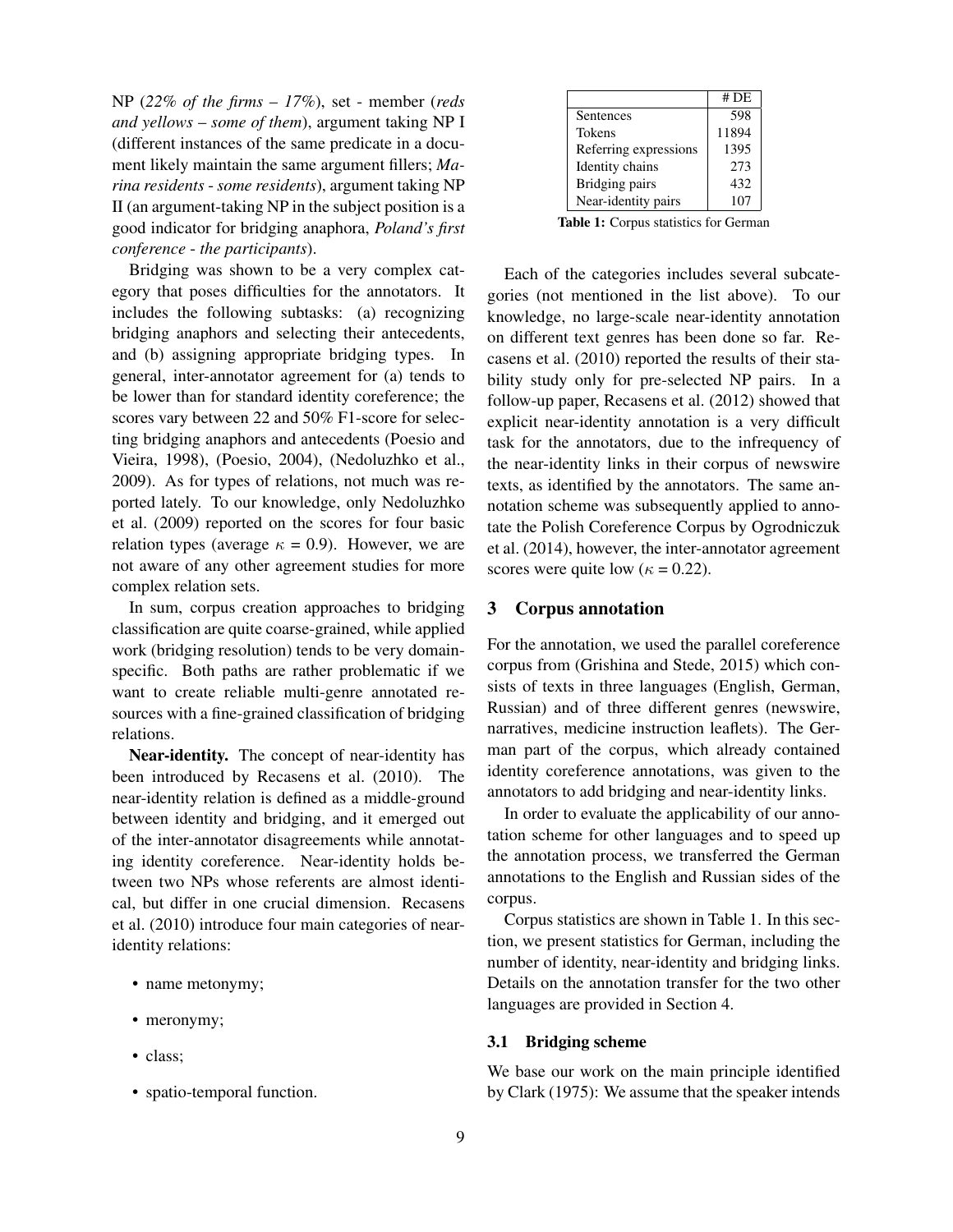the listener to be able to compute the shortest possible bridge from the previous knowledge to the antecedent which is therefore unique (determinate) in the natural language discourse.

Hence, only definite descriptions can be annotated as bridging anaphors. However, not all the definite descriptions that appear in a text for the first time have a bridging antecedent – some of them are definite due to the common knowledge shared by the speaker and the listener.

In our pilot experiments, we identified several bridging categories, which were common across genres, and applied them to annotate the corpus. Below, we describe these categories and give typical examples from different genres for each of them.

## 1. Physical parts - whole

One NP represents a physical part of the whole expressed by the other NP.

- *the militant organisation the offices in the whole country*
- *the telephone the dial pad*
- *the knee the bone*

### 2. Set-membership

Sets can be represented by multiple entities or events. One can refer to a certain subset or to a single definite element of the set and bridge from this subset or element to the whole collection. We do not distinguish between sets and collections, as is done in some of the related work. Sets are homogeneous and imply that their elements are equal.

## A. SET-SUBSET

- *the European Union the least developed countries*
- *the patients the patients treated with Abraxane*

### B. SET-ELEMENT

- *these studies the main study*
- *Pakistan major cities the most populous city*

## 3. Entity-attribute/function

An entity is a person or an object that has certain attributes characterizing it and certain functions it fulfills with respect to some other entity.

## A. ENTITY-ATTRIBUTE

- *Kosovo their current policy of rejection*
- *Mrs. Humphries the monotonous voice*

# B. ENTITY-FUNCTION

This relation involves a bridge holding between individuals with one of the related individuals being described by his profession or function with respect to the other (Gardent et al., 2003).

- *Trends, the shop Mr. Rangee, the owner*
- *Kosovo region the government*

# 4. Event-attribute

Core semantic frame elements of events are commonly time and place, while optional ones can include duration, participants, explanation, frequency etc. From these frame elements one can bridge to the event itself.

- *the regional conflict the trained fighters*
- *the attack the security offices*
- *the surgical intervention the operating room*

## 5. Location-attribute

As locations we consider geographical entities that have permanent locations in the world. Such locations exhibit different semantic frames as compared to entities and events.

- *the Balkans the instability on the Balkans*
- *Germany in the south*
- *Afghanistan the population*

## 6. Other

Other bridging relations (if any), that can not be described using the categories presented above.

Bridging and near-identity relations are generally directed from right to left. Each markable can have only one outgoing relation, but multiple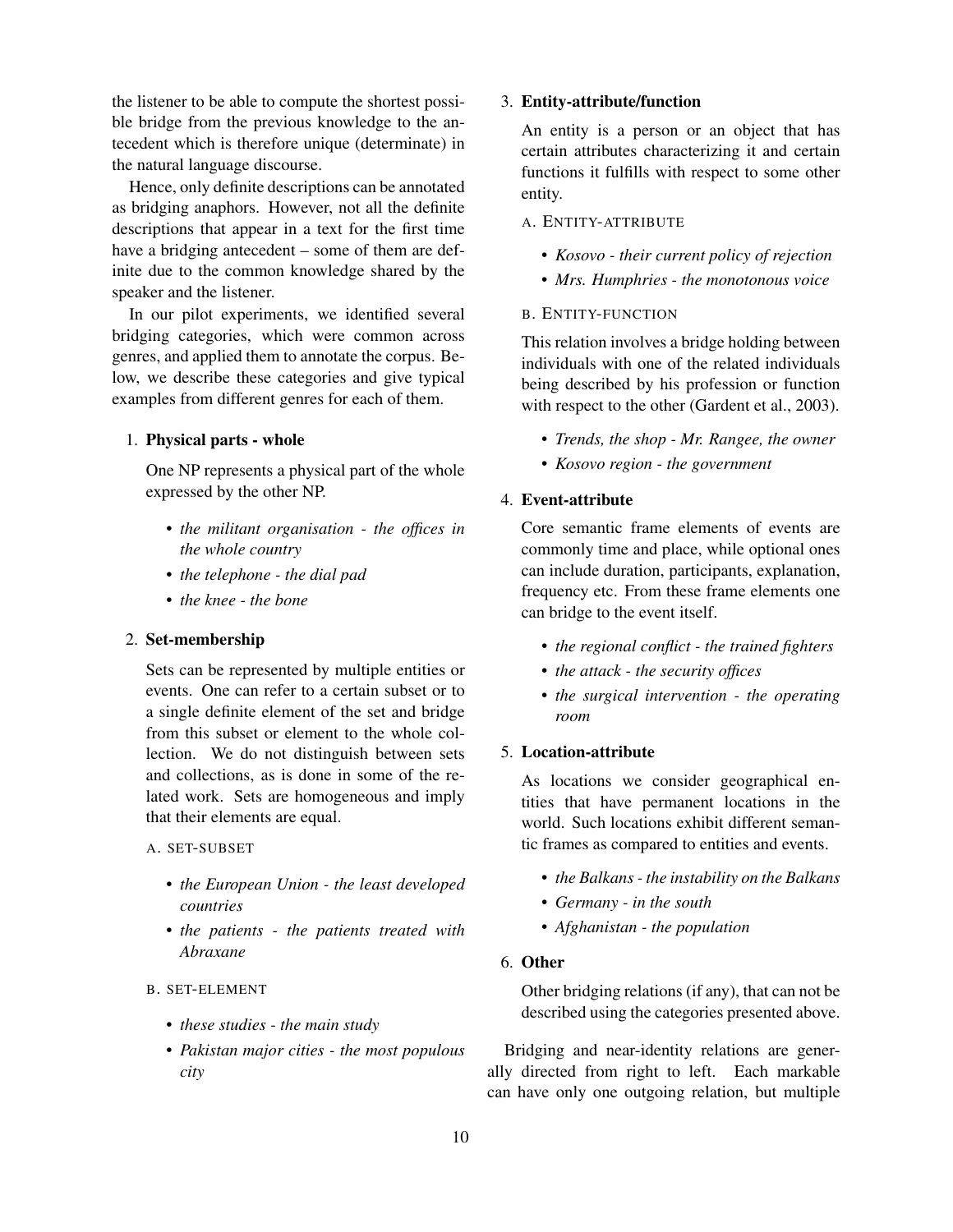ingoing relations are allowed. Cataphoric bridging and near-identity relations (directed from left to right) are allowed if the cataphoric antecedent is semantically closer to the anaphor than the possible anaphoric antecedent. Following (Baumann and Riester, 2012), we annotated BRIDGING-CONTAINED NPs and marked them as such.

# 3.2 Near-identity scheme

We used the definitions provided by Recasens et al. (2010) and made an attempt to apply them to our texts. The annotators' goal was to extend existing annotations on top of the identity coreference. We only chose the four top categories mentioned in Section 2, without distinguishing among their subtypes. In order to differentiate between the category of meronymy, which is common for both near-identity and bridging<sup>3</sup>, we introduced the principle of primacy, according to which, in case of doubt, identity was preferred over near-identity and near-identity over bridging. However, the annotations of our corpus exhibited a small number of near-identical markables, which was not sufficient to compute inter-annotator agreement. For that reason, we merged the annotations from the first and the second annotator and then analysed their distribution according to the near-identity types across genres in Section 4. It is worth pointing out that our results for a multi-genre corpus conform to the results obtained by Recasens et al. (2012).

### 3.3 Bridging agreement study

We carried out an agreement study with 2 annotators – students of linguistics, native speakers of German, with prior experience in other types of corpus annotation tasks. All the markables in the texts were manually pre-selected by the author of this paper. The annotation guidelines were developed on 7 training documents, and 4 of them were given to the annotators for training. During the pilot annotation round, the annotators discussed the disagreements, and necessary changes to the guidelines were made. Inter-annotator agreement was measured on 5 doc-

| Relation       | A1: $#$ | A1: $%$ | A2:# | A2: $\%$ |
|----------------|---------|---------|------|----------|
| Part-Whole     | 20      | 9.09    | 18   | 8.57     |
| Set-Membership | 2       | 0.92    | 19   | 9.05     |
| Entity-Attr/F  | 146     | 66.36   | 109  | 51.91    |
| Event-Attr     | 20      | 9.09    | 29   | 13.81    |
| Location-Attr  | 29      | 13.18   | 33   | 15.71    |
| Other          |         | 1.36    |      | 0.95     |

Table 2: General distribution of relations for A1 and A2

|                         | $\%$ |
|-------------------------|------|
| F1 anaphor recognition  | 64.0 |
| F1 antecedent selection | 79.0 |
| $\kappa$ Part-Whole     | 1.0  |
| $\kappa$ Set-Membership | N/A  |
| $\kappa$ Entity-Attr/F  | 0.97 |
| $\kappa$ Event-Attr     | 0.96 |
| $\kappa$ Location-Attr  | 1.0  |

Table 3: Agreement between two annotators

uments, with A1 marking 220 and A2 marking 210 pairs as bridging. Table 2 shows the distribution of the types of relations for the first  $(A1)$  and the second annotator (A2).

We measured (i) F-1 score for anaphor recognition (the number of common bridging anaphors) and antecedent selection (the number of common anaphor-antecedent pairs based on the commonly recognized markables) and (ii) Cohen's  $\kappa$  for individual categories for those pairs that both annotators agreed upon. Table 3 shows agreement results, which we consider as overall reliable for bridging when compared to related work on extended coreference. We were able to achieve even higher agreement scores on bridging categories (average  $\kappa$  = 0.98), introducing a wider range of relations than Nedoluzhko et al. (2009). We do not give an agreement score for set-membership, the reason for that being data scarcity and the preference of A1 towards other relations: A1 marked only about 0.1% of all bridging pairs as set-membership, and did not agree on antecedent selection with A2 for any of them, therefore it was not possible to measure agreement for this category.<sup>4</sup>

Table 4 shows the distribution of types for those pairs that were labelled differently by both annotators. The most controversial category is entityattribute/function, which correlates with this cate-

<sup>&</sup>lt;sup>3</sup>According to (Recasens et al., 2010), in near-identity, meronymy can take place between two NPs that could be substituted by one another in the text, while in bridging these NPs should be clearly different and could be linked only via a 'partof' relation.

<sup>4</sup>One of the possible reasons for the low number of setmembership pairs could be the fact that our scheme for identity coreference includes discontinuous group markables.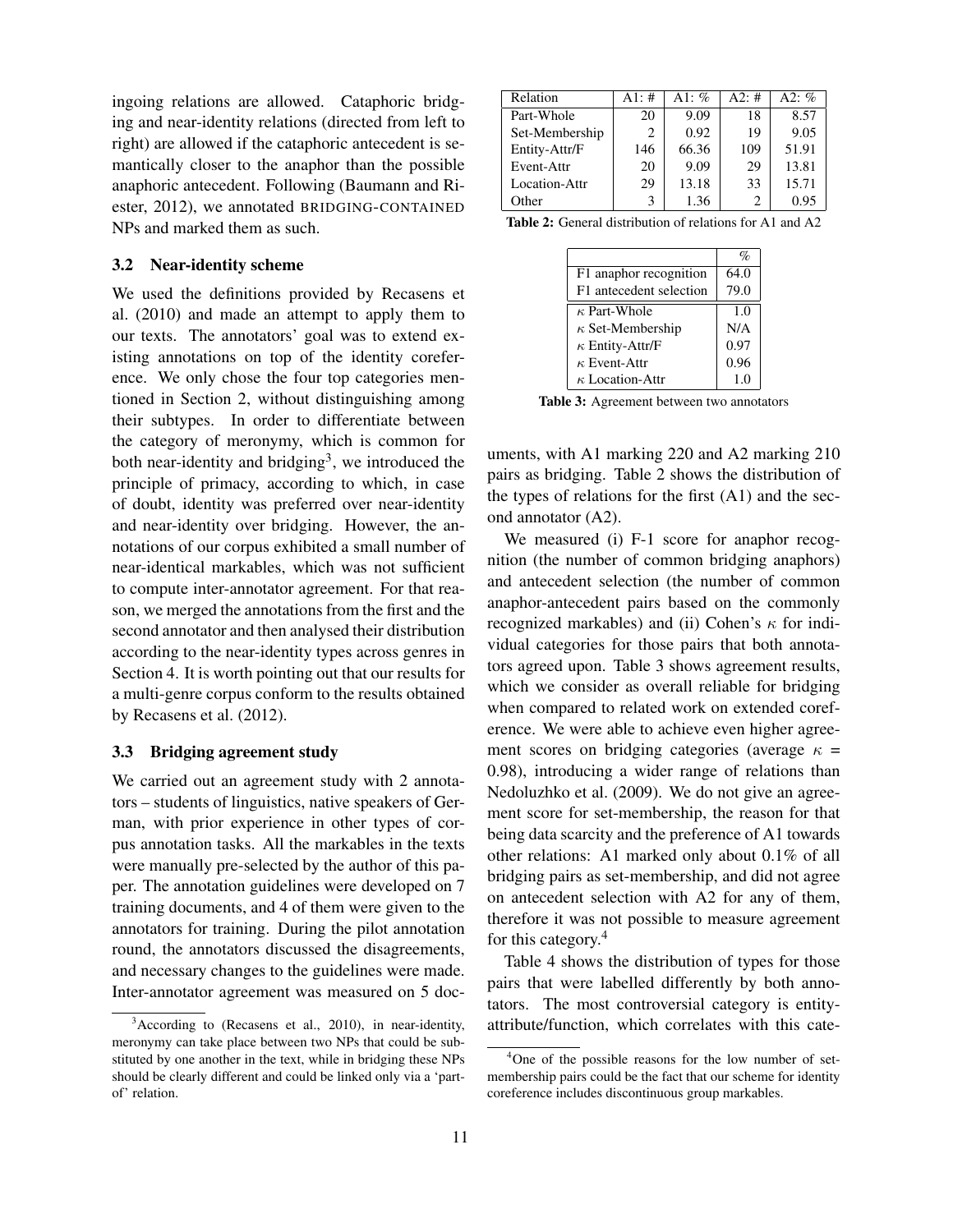| Relation       | #  | $\%$  |
|----------------|----|-------|
| Part-Whole     | 32 | 14.95 |
| Set-Membership | 21 | 9.81  |
| Entity-Attr/F  | 95 | 44.39 |
| Event-Attr     | 30 | 14.03 |
| Location-Attr  | 32 | 14.95 |
| Other          |    | 1.87  |

Table 4: Distribution of different pairs for A1 and A2

gory being the most frequent one; the other types are almost equally disagreed upon. Particularly interesting is that only 3% of all the different bridging pairs are marked as near-identity pairs by the other annotator; accordingly, these categories in general do not intersect.

#### 4 Discussion

# 4.1 Does bridging correlate with coreference chains?

To answer this question, we first looked at the number of bridging anaphors that actually start a new coreference chain further in the text. On average for all the texts, only 17% of all the bridging anaphors are being referred to later on. These chains are on average 3.28 markables long, which is 1 markable shorter than the average length of coreference chains in the corpus (4.05). The most frequent relation that starts a new chain is entity-attribute/function (44%), followed by location-attribute (21%) and event-attribute (18%).

Secondly, we were interested in whether bridging markables correlate with the prominent coreference chains in the text. Our study showed that 56% of all the chains have bridging markables connected to them. We computed the average lengths of a target chain and a non-target chain for bridging, which is 6.1 markables and 2.4 markables, respectively. These numbers show that a target 'bridging' chain is usually longer than an average chain in the text (see above) while a 'non-bridging' chain is shorter. The longest 'bridging' chain can reach up to 22 markables, while the longest 'non-bridging' chain can only reach up to 9 markables.

We computed the correlation between the length of identity chain and the number of bridging markables that are linked to this chain. Using Spearman's rank correlation coefficient, we found that there is a strong correlation between the chain length and



Figure 1: Length of identity chains and number of their bridging markables with Spearman's  $\rho = 0.6595$ 

the number of its bridges: 0.6595, with p-value of 1.35E-008. Figure 1 shows the relation between the chain length and the number of its bridging markables.

### 4.2 How far can we bridge in the natural text?

Our guidelines do not limit the scope of the study at any point, allowing annotators to bridge back over an unlimited number of sentences if they find the antecedent semantically close to the anaphor. However, we postulated several principles in order to set priorities and help annotators resolve controversial issues, one of them being the principle of SEMAN-TIC RELATEDNESS: in case of multiple antecedent candidates, pick the one that is more semantically related to the anaphoric (or cataphoric) markable. This principle wins over the principle of PROXIMITY, according to which one has to bridge to the nearest semantically close antecedent in the text. For example:

(2) [The telephone] rang. I came into [the office] and picked up [the receiver].

In this case, we link *the telephone* to *the office* and *the receiver* to *the telephone* (because it is more sematically close), and not to *the office* (that is a closer possible antecedent).

We computed the average bridging distance (anaphora + cataphora), which is 20.55 tokens for all texts, $5$  with the average sentence length being 24.87. The average distances for anaphora and cataphora, if computed separately, are 30.96 and -3.6 tokens, respectively. It is worth noticing that the

<sup>5</sup>We excluded bridging-contained markables from this computation.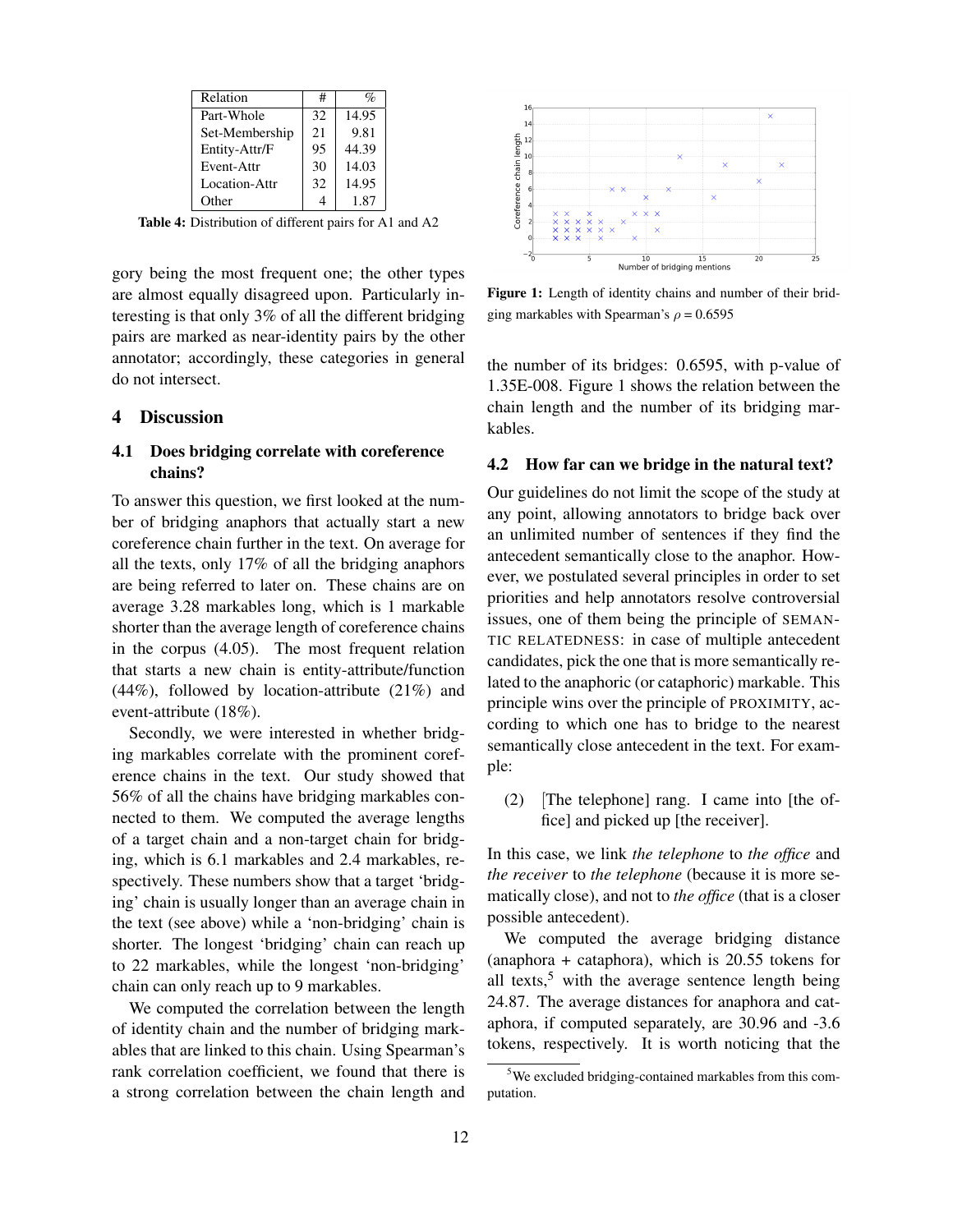| Relation              | <b>News</b> | Narrative | Med. leaflets |
|-----------------------|-------------|-----------|---------------|
| Part-Whole            | 9.77        | 37.14     | 16.66         |
| Set-Membership        | 3.9         | 0.0       | 10.0          |
| Entity-Attr/F         | 58.3        | 62.85     | 72.22         |
| Event-Attr            | 12.08       | 0.0       | 1.12          |
| Location-Attr         | 14.33       | 0.0       | 0.0           |
| Other                 | 1.62        | 0.0       | 0.0           |
| Metonymy              | 15.79       | 100.0     | 0.0           |
| Meronymy              | 76.32       | 0.0       | 28.57         |
| Spatio-temporal func. | 7.89        | 0.0       | 71.43         |
| Other                 | 0.0         | 0.0       | 0.0           |

Table 5: Distribution of bridging and near-identity relations across genres

furthest bridging antecedent was found 410 tokens away from its anaphor.

Finally, our study has shown that distance does not seem to correlate with prominence: Both longer and shorter chains can have close and long-distance bridging anaphors.

# 4.3 How transferable is bridging across languages and genres?

One of the main goals of our study was to introduce the classification of relations that could be applied to various languages and domains. In the following, we present the results of (a) analysis of bridging and near-identity distribution across different genres and (b) results of the experiment on manual transfer of German annotations into English and Russian.

Different genres. Table 5 shows the percentage of near-identity and bridging in the German part of the corpus. Interestingly, all of the genres exhibit a big proportion of entity-attribute/function relations. However, in the newswire texts, other relations are almost equally distributed, as opposed to the medicine leaflets and the narratives. In narratives, we encountered a lot more part-whole relations than in the other genres.

As for near-identity, it is worth noticing that the annotations of medical texts exhibited a very high percentage (71.43) of spatio-temporal relations, the reason for that being the specificity of the texts (instruction leaflets). In narratives, we only found metonymic relations, while medical texts did not contain them. In the newswire texts, all types of relations were found, with meronymy being the most common one (76.32).

| Relation       | DE.   | EN    | <b>RU</b> |
|----------------|-------|-------|-----------|
| Part-Whole     | 13.27 | 10.11 | 12.77     |
| Set-Membership | 3.7   | 5.84  | 3.72      |
| Entity-Attr/F  | 62.04 | 70.74 | 72.87     |
| Event-Attr     | 7.41  | 2.66  | 3.72      |
| Location-Attr  | 13.58 | 10.64 | 6.92      |

Table 6: Distribution of bridging relations across languages

Different languages. Taking German annotations as a starting point, we annotated the English and Russian sides of our parallel corpus. Table 6 shows the distribution of different types of relations for German, English and Russian.<sup>6</sup> The resulting number of bridging anaphors for the English and Russian sides of the corpus is 188 each, which is about 44% of the total number of German bridging markables.

This 'transfer' of annotations across languages posed additional difficulties in some cases. In particular, it was more difficult to transfer existing German annotations across newswire texts, while for the stories, all of the markables were successfully transferred. The majority of the NPs that could not be transferred is explained by two reasons: (a) due to our restriction on the definiteness status of bridging markables; and (b) because they were already participating in identity chains. Below, we give examples for the first case in English and German:

(3) (a) Race relations in [the US] have been for decades at the center of political debate, to the point that racial cleavages are as important as income as determinants of political preferences and attitude.

(b) Die Beziehungen zwischen den Rassen standen in [den USA] über Jahrzehnte im Zentrum der politischen Debatte. Das ging so weit, daß Rassentrennung genauso wichtig wie [das Einkommen] wurde, um politische Zuneigungen und Einstellungen zu bestimmen.

In this example, we bridge from *das Einkommen* to *den USA*, however, in the English part *income* is indefinite and thus it is no bridging markable according to our guidelines.

For Russian, the lack of articles impeded the identification of bridging markables and made the deci-

 $6$ We excluded medical texts from this distribution, as they were available only for 2 languages.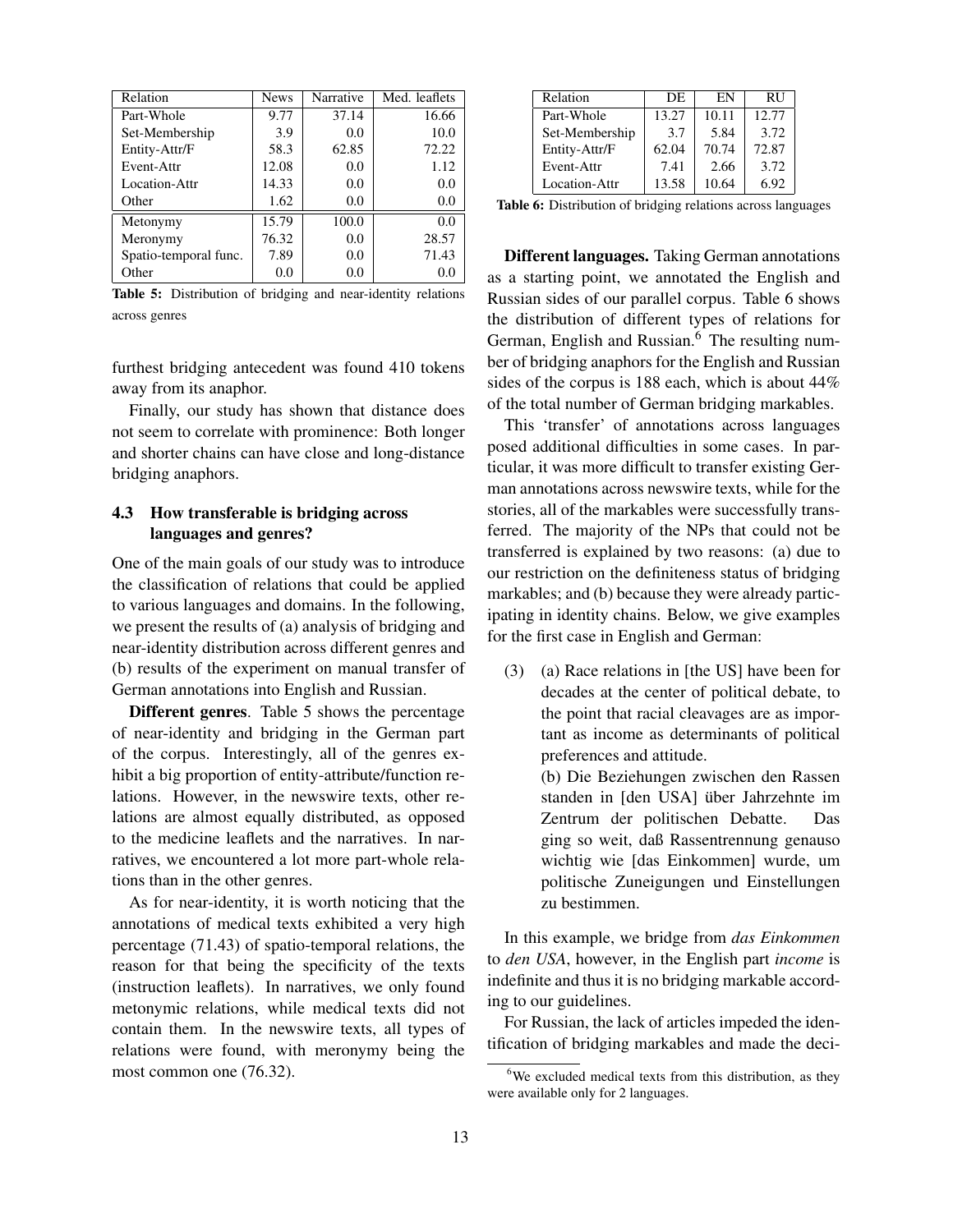sion on their definiteness much more complex. We applied the following strategy in doubtful cases in order to identify bridging markables: We used a substitution test, replacing the NP in question with the corresponding genitive NP. If the test succeeded, we considered the markable as a bridging anaphor, otherwise the markable was not annotated. For example:

(4) (a) Daisy was in [the office] when somebody knocked on [the door]. (b) Дейзи была в [офисе], когда кто-то постучал в [дверь].

In this example, *the door* in English is definitely unique, while in Russian we need to apply our test first: дверь офиса (*the door of the office*) is appropriate in this case, hence there is a bridging relation between the two NPs.

The analysis of the resulting annotations has shown that our guidelines are in general applicable to the three languages in our corpus; even though there are some differences across languages and genres that we will investigate in more detail. In particular, the category of entity-attribute/function requires a more careful analysis.

#### 5 Conclusions

The focus of this study was to explore extended coreference relations, namely near-identity and bridging. Our primary goal was to introduce a domain-independent typology of bridging relations, which can be applicable across languages. We subsequently applied our annotation scheme to a multilingual coreference corpus of three genres, and for near-identity relations we use the typology introduced in the related work. Our scheme achieves reliable inter-annotator agreement scores for anaphor and antecedent selection, and on the assignment of bridging relations. The infrequency of near-identity relations in our corpus leaves this part as a step for the future work. We conducted a detailed analysis of the nature of bridging relations in the corpus, focusing on the distance between anaphor and antecedent. Furthermore, we examined the correlation between bridging and identity coreference and presented the distribution of bridging and near-identity relations across three different languages and genres.

In future work, we are interested in refining our typology by introducing a set of possible subrelations, conducting a more detailed comparative analysis of bridging relations across languages using annotation transfer, and exploring in detail set-membership relation and the category of nearidentity on a larger amount of texts. We intend to reconsider the definition of markables in our guidelines (which probably has to vary from language to language), which was one of the main reasons for markables being missed in the annotation transfer. We aim at keeping our approaches applicable to multilingual data and to different genres of text.

Our annotation guidelines and the annotated corpus will be made available via our website http://angcl.ling.uni-potsdam.de.

## Acknowledgements

I thank Manfred Stede for his insight and expertise, and the annotators Erik Haegert and Mathias Bisping for their help with corpus annotation. I am also grateful to Costanza Navaretta for our fruitful discussions, and to the anonymous reviewers for their suggestions on improving the paper. This work was supported by a scholarship from the Friedrich Wingert foundation.

## References

- Stefan Baumann and Arndt Riester. 2012. Referential and lexical givenness: Semantic, prosodic and cognitive aspects. *Prosody and meaning*, 25:119–162.
- Herbert H Clark. 1975. Bridging. In *Proceedings of the 1975 workshop on Theoretical issues in natural language processing*, pages 169–174. Association for Computational Linguistics.
- Claire Gardent, Hélène Manuélian, and Eric Kow. 2003. Which bridges for bridging definite descriptions. In *Proceedings of the EACL 2003 Workshop on Linguistically Interpreted Corpora*, pages 69–76.
- Yulia Grishina and Manfred Stede. 2015. Knowledgelean projection of coreference chains across languages. In *Proceedings of the 8th Workshop on Building and Using Comparable Corpora, Beijing, China*, page 14. Association for Computational Linguistics.
- Erhard W Hinrichs, Sandra Kübler, and Karin Naumann. 2005. A unified representation for morphological, syntactic, semantic, and referential annotations. In *Proceedings of the Workshop on Frontiers in Corpus*